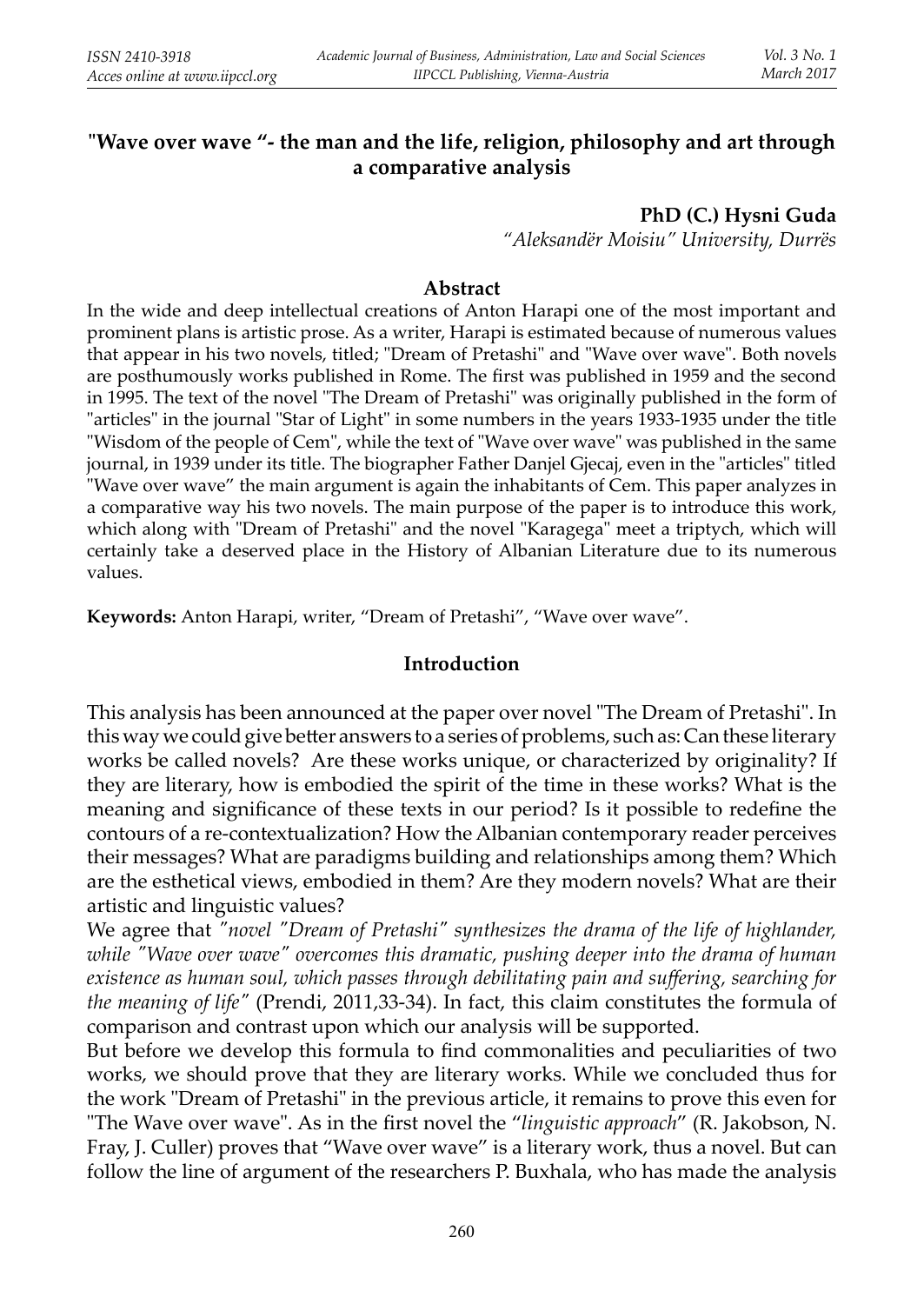that the novel. He notes that *"reading it causes esthetical and spiritual satisfaction, emotional burdens, literary communication model, the unit's fables, and the composition, the presence of the narrator that brings together all strands of work, themes, etc., make it to read it like an authentic novel"* (Buzhala, 2003, 192). Both these novels encompass in itself the relationship between "fact" and "fiction". In both cases is passed from "fact" "fiction". From a real, concrete, point of view, the novel "Dream of Pretashi" introduces the "*typical world of Gruda, Hoti and Trepishi, regions of Albanian Highland, which Anton Harapi discovered during the time he served as a spiritual shepherd; vision and continuous experiencing of various phenomenon in the course of everyday life; singularity*  of generosity, of hospitality, of honor, of faith, of wisdom, the courage, the sacrifice, but also *the harshness of life in those lands and the evil within that mindset, infl uenced him to seek a suitable form to express the world to make it known to a wider audience*" (Berisha, 2003, 145). While from the fictional point of view it is based on two dreams: the dream of Pretash Cuka and Maxho Grishi. In the "Wave over wave" novel the real and concrete are closely related with the authors' trip alon Lake of Shkodra to the parish of Gruda, through the Shkodra Bazaar. From the autobiographical elements, is passed through fiction to the abstract, intangible, immaterial. This is achieved through conversationdialogues and unusual philosophical and religious monologues, aiming the search of the meaning of human life: *Travel, as real, as philosophical turn into a symbol of the journey through life and in the human soul secrets, waves upon waves. It is passed easily and with art*  by describing masterly landscape in contemplation, meditation, on reflection, philosophical *generalization, and again in lively dialogue with a strong drama, internal, from which comes dynamism of the work and at the same time a new generalization* (Dukagjini, 2003,224). After we have proved that both works are novels, it is fair to express that these are *unique works*. Phrase *unique works* here does not mean the works of rare or unique to the artistic values, etc. but in the understanding that each of them constitutes a *unity*. The meaning of *unity* was given by Father Danjel Gjecaj, on the preamble of the novel: Dream of Pretashi".

When you finish reading the novel "Wave over wave", the thoughts go to the saying of R. Barthes: "everyone has his rhythm of suffering." At the core of the novel suffering is the essence and philosophy of the endless efforts of human existential life. It is what one feels in a thousand shapes that often identify with the pain. On the other hand, humans suffering sublimate spiritual values, the good, the beneficial, perseverance, which is the quintessence of true human morality. Without these real values, without their incarnation in earthly life, man cannot sublimate into endless perpetuity values, which are both immovable values. As mentioned above, this work was published 36 years after the publication of the novel "The Dream of Pretashi". It is a special novel for Albanian literature. This is especially closely related to the angle of view of material life, personal experiences, impressions, but also unconventional philosophical analysis, and deep surprising meditation that extend reason, thoughts and imagination beyond what is normal. Wide and infinite erudition helped the author in the boundless disclosure fantasy that seeks to navigate the labyrinths of the human soul. Realistic approach does not prevent the author to break at the right moment from reality and concreteness to easily switch to unreal and mystical areas of the human spirit, of what is tangible to the intangible, metaphysical.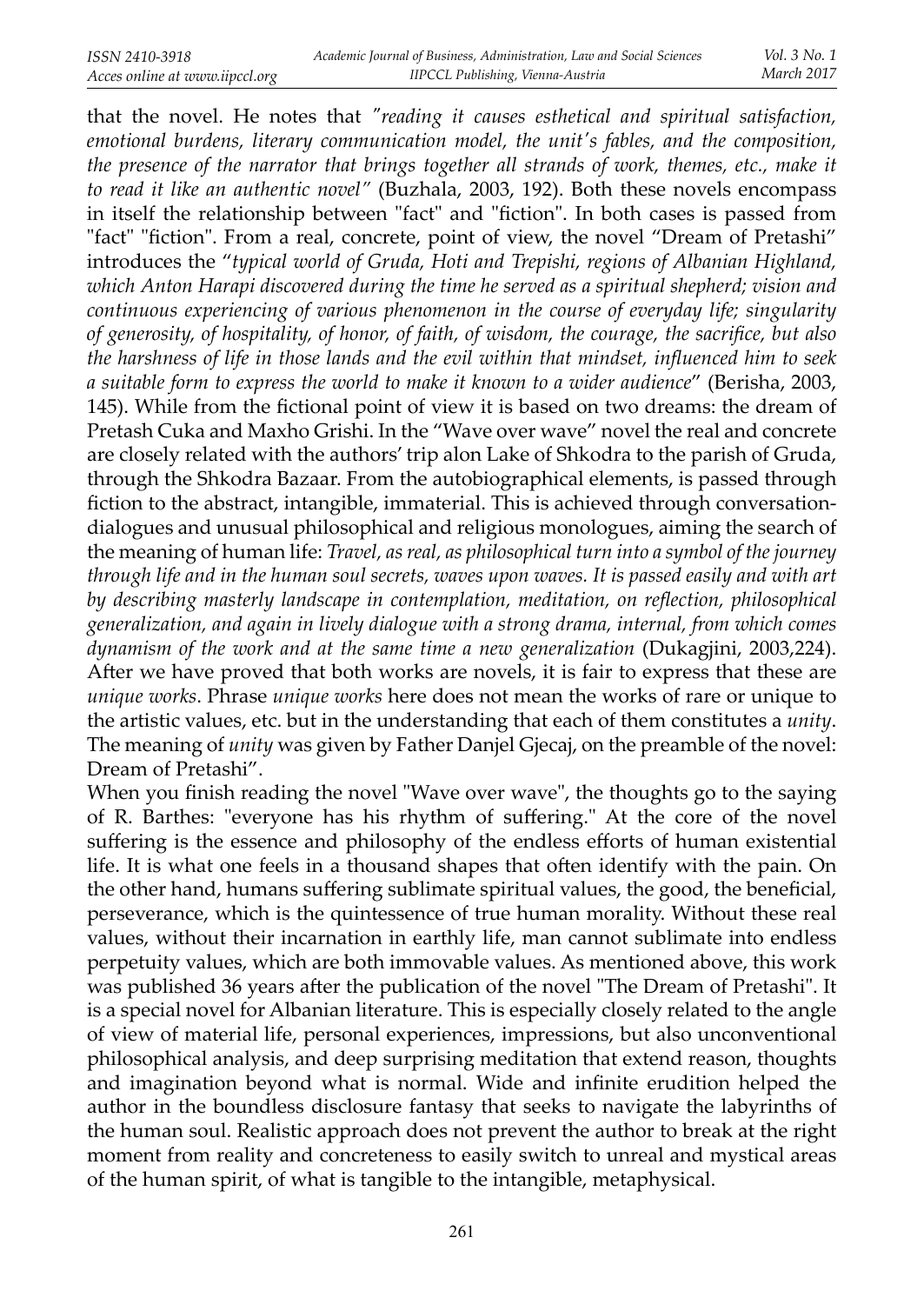If Harapi supports his survey on the *"poetics of contemplation",* as P. Buzhala notes, that completes from contemplation, feelings and personal experiences, the transition from the exterior, tangible, physics to mystic, ideal.

A similarity of the Albanian literature of the first half of the XX century is the patriotic character. It has the purpose to affect the he further shaping of national identity and cultural background and mentality of Albanians (Prendi, 2011, 30). It is considered that A. Harapi novels are crossed by an emphasized national character, while generate wider recognition and analysis of the world and Albanians of the years '20 -'30 of the last century. Among others, it has brought into focus the artistic treatment of the psychology of Albanian highlanders. In the first novel, these characteristics are materialized in particular artistic characters, such as Maxhi Grishi, Pretash Cuka, the old lady Lenë, Kolë Zefi etc, but also on the properties and virtues and the wounds and flaws, since individual characteristics become social phenomenon of particular importance. The first are carriers of humanity and human values, a pure Albanian identity, the living embodiment of the values of our origins. While the second ones are indicative of drama and tragedy of life in mountain areas, which cannot leave behind (such reminiscences are still seen today) wound like; blood feuds, violence and murder. While in the second novel theme owns artistic expression in the distinctive characteristics of various Albanian regions, peasants, mountaineers and citizens, but also their ethnographic values. Undoubtedly the goal that Harapi wrote these works exceeds its time. Despite the fact that he briefly worked on literature, due to other commitments and patriotic intellectual, it must be said that his literary talent was unquestionable. As we have mentioned in the first analysis, with his work Harapi wanted to leave the future Albanian generation important documents with cultural, historical, geographical, linguistic and ethnographic values. Patriot and idealist consciousness exceed in this case the writer's talent. But also his knowledge on the language and dialects, are indicative of a unique quality in many fields. Socio-political context of the time is embodied in these works in the form of a certain spirit, which is broken down on some important themes that preoccupied the Albanian society of the time and the endangered situation of our country that really was weighed down by predatory goals of Yugoslav chauvinists. In the work "Wave over wave" the level of abstraction increases, on an upper level and is closely related to its incorporation of religious philosophical paradigms to literary paradigms. European crisis of '30-'40 worries the author and intellectual to find a way out of it, so our country not slip into the abyss. Let us not forget that his future was at risk, except crisis factors and lack of development, in the socio-political scene of the time began to emerge and militated ideas and communist groups that were inspired by the ideals of violence and destruction.

## **Man and life, religion, philosophy and art in the "Wave over wave"**

Subject and compositional structure develop through two lines in both novels. In the novel "The Dream Pretashi" as the first line is the conciliation of the novel's protagonist which ate the same time is the main narrator. The second line is closely related with the protagonist's efforts to organize a demonstration of the highlanders of the three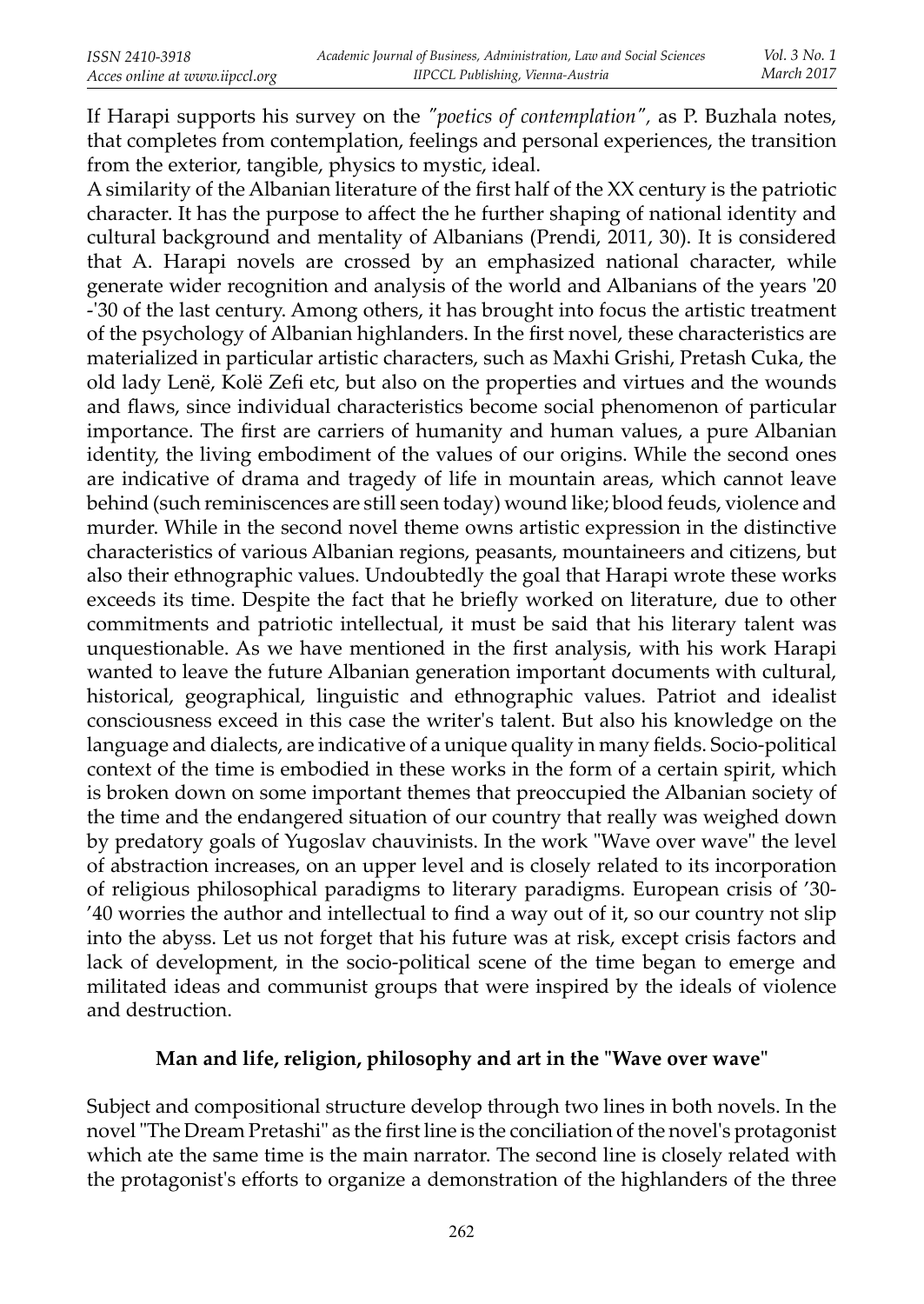Bajrak: Grudë, Hot and Triepsh to protest peacefully in the city of Shkodra, for these bajrak to join the rest of the country. In the novel "Wave over wave" the first line is interior, in other words spiritual contemplation plan. While the second line is exterior, in other words the contemplation of nature environments of Albania landscapes. If in the actions and happenings of the first line of the first novel, drama and tragic are delineated as shapes and concrete forms of life of our mountaineers, while in his second novel drama and tragic are treated conceptually to confess the way and trails of human life in general, exceeding the Albanian context. The artistic is combined with philosophy, meditations, reflections, reasoning and research. Thus, art is combined with philosophy. With the numerous philosophical influxes the narrator indicates the relation between the interior and exterior, his way of penetration in the labyrinths of the vastness of the human spirit, as well as different ways of interpreting the human interior. Different philosophical opinions are possible individual interpretations of all earthly journeys, and the existence of human efforts, but also of the concepts associated with the afterlife and eternity. Socrates, Plato, St. Augustine, St. Herionimi, Ambrose, especially Jesus Christ, Justin, Kant, Heidegger, Nietzsche, Schopenhauer, etc., comprise the philosophical navigation of the author in search of answers on concepts such as: man and existence, good and evil, morally and helpful, pain and joy, sorrow, grief and happiness, poverty, hardship and suffering, material and spiritual, idealism and materialism, generosity and love, courage, loyalty and honor, love for freedom, hometown and homeland faith and science, the usual, normal and perfection, earthly life and afterlife in perpetuity and eternity.

However, *"The author uses the autobiography of the work as documentary basis, to transmit cognitive frames on time and presented environments. Besides the creative imagination, the writer interferes with his erudition: ethnographic research, psychological, aesthetic, sociological, philosophical and religious views will be synthesized in the external reality of the wide range of meditations"* (Buzhala, 2003, 199).

Real time in the first novel as in the second novel is inextricably linked to 1918. While in the first novel artistic time that occurs 20 years after the real one, in the novel "Wave over wave" artistic time is Eternal time, Everlasting time, timelessness, because it is about "Spiritual Man". In "Wave over wave" the narrator is placed in certain relations with artistic time, notwithstanding real-time reports that often is suppressed from the artistic time. In several moments it looks like we are not dealing with a novel but with a treatise or philosophical work, or with a philosophic novel. Such quandaries are not completely without sense.

So, is the novel "Wave over wave" a modern novel? In our opinion, based also on other researchers' thoughts on this work, we conclude that "Wave over wave" is a modern novel. First, the presence of the author in the center of the novel as a protagonist and especially an omniscient narrator is one of the characteristics of modern novel. By expressing feelings, impressions, and differences in his views, it becomes one with the characters of the work. Secondly, by stating in a comprehensive and universal way, at the same time "the narrator separates its self" as it happens in the modern novel (Buzhala, 2003, 194). Thirdly, he confesses directly in the first person, penetrating the world of the characters, stating on environments, landscapes, beautiful nature and philosophizing about the mystery of life. Fourth, we are dealing with a work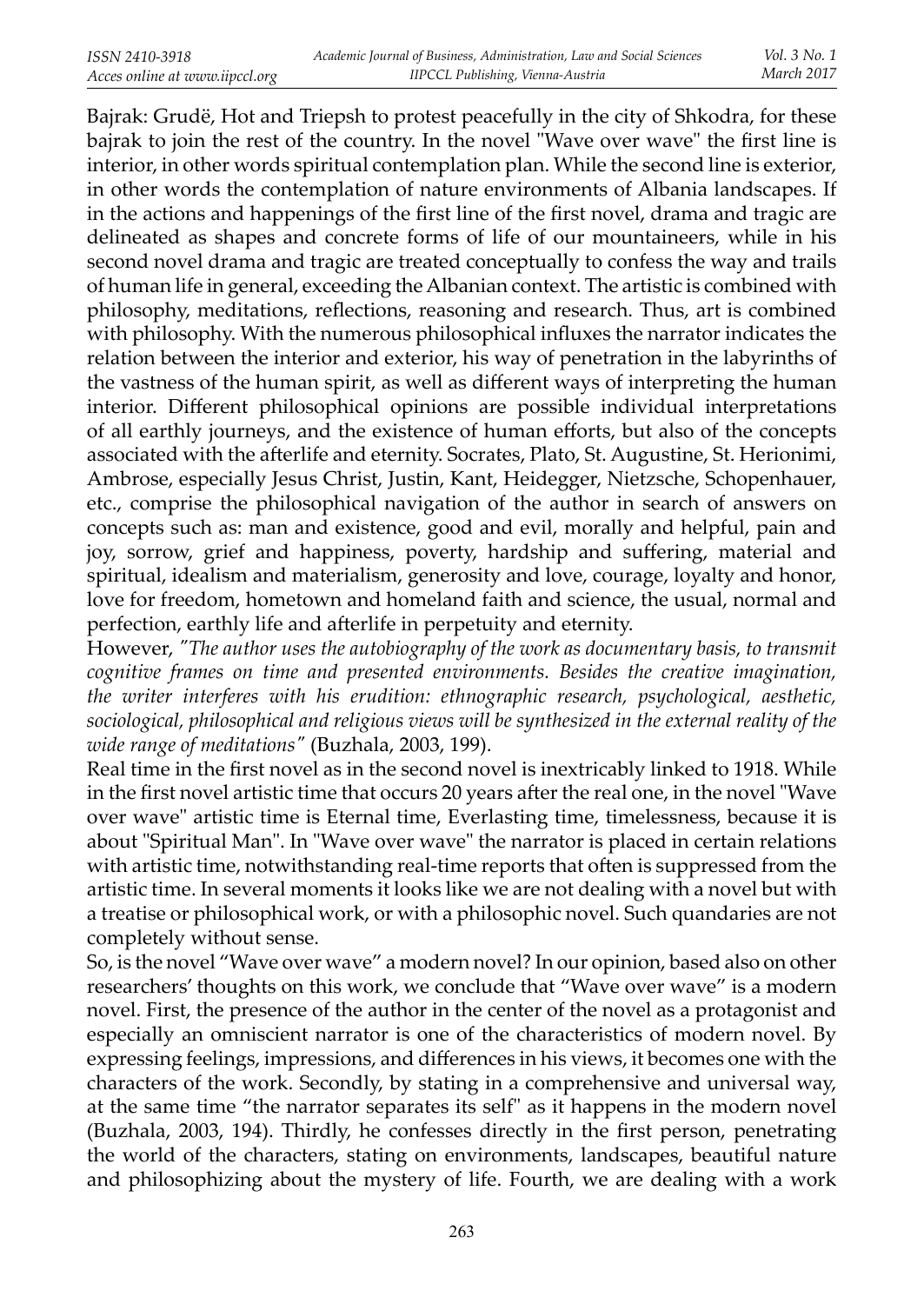open to different readings. This is related with the fact that we are dealing with "a multidimensional prose with multilayered literary and artistic structure, multifaceted and multidirectional". Fifthly, we believe that the fable of the novel is simple, combined with the colors of an essay, trend of the modern novel (Buzhala, 2003, 195). Sixth, knowing that for Harapi, the value of the writer remains in a suitable form of artistic and literary work, it definitely ranks it among modern writers (because it is the priority of form in compared to the content). This value is closely related with the readers' feelings. Seventh, referring N. Ukaj opinion, in the prose of A. Harapi we see its correlation with oral discourses, especially with proverbs. Meanwhile, in the discourse we see a functional liaison with biblical discourse.

It is important to discuss about the esthetic views of the author. Aesthetic concept of Harapi on beauty in this novel is related with the continuing efforts of the human person, living earthly life, carrying eternal values that are closely related to the good, the truth and morality, searching for the ideal toward the infinity. In principle, for Harapi the beauty is "Clarity of truth and of good, felt from the spirit and expressed in forms and works". For Harapi, art and especially literary art are closely connected with morality, that truth in function of human life are closely related to personal and public morality.

His views on art in general and particularly on the literary art, are expressed in an elaborate analysis that makes the book "Merchant of flags" of Ernest Koliqi, titled "literary art and morality". This analysis is published in 1935 in the journal "Hylli i Dritës Light", Nr. XI. In addition to the analysis above, Harapi is referred also to other elements, with whom literary art must be related, such as reason, measure, order, harmony, etc.

Linguistically, literary works of A. Harapi is an embodiment of the precious values of our language. Regarding this, we consider interesting the studies "Etymological reviews on word and rare form of literary works of Anton Harapi" of Prof. Kolec Topalli, "Observations on the language of Father Anton Harapi prose" of Evald Paci, and "Language characteristics in the work of Father Anton Harapi" of Gjystina Cacaj-Shushka.

Topalli (2008) notes that in the case of A. Harapi we are dealing with a "*master of the Albanian language and one of the best deliverers of it. His work is an example of shaping the*  language of the people with the selected style. "It is a fount from which comes out clean water, *fi ltered from the pen of writer's mind"*.

According to Paci (2008) in the work of Anton Harapi *"are noted the consolidated nominative and verbal forms, prepositional platoons... A. Harapi prose conveys the essential features of the 30s -'40 Gheg"*.

Cacaj (2003) in the aforementioned study concludes that *"Anton Harapi pursued and strengthened rare a! ributes, that in his writings became evident fathers: De Martino, Fisher, Gjeçovi, Vinçenc, Prennushi, Pashko Bardhi and others, who, by bringing inexhaustible expression in Albanian le! ers perpetuated a "virgin language"*.

# **Conclusions**

Our comparative analysis tried to conclude on important issues related to a work unknown to the reader. It is about a posthumously for which the Albanian literary studies haven't say much. Referring to H.G.Gadamer's, Anton Harapi's two novels,